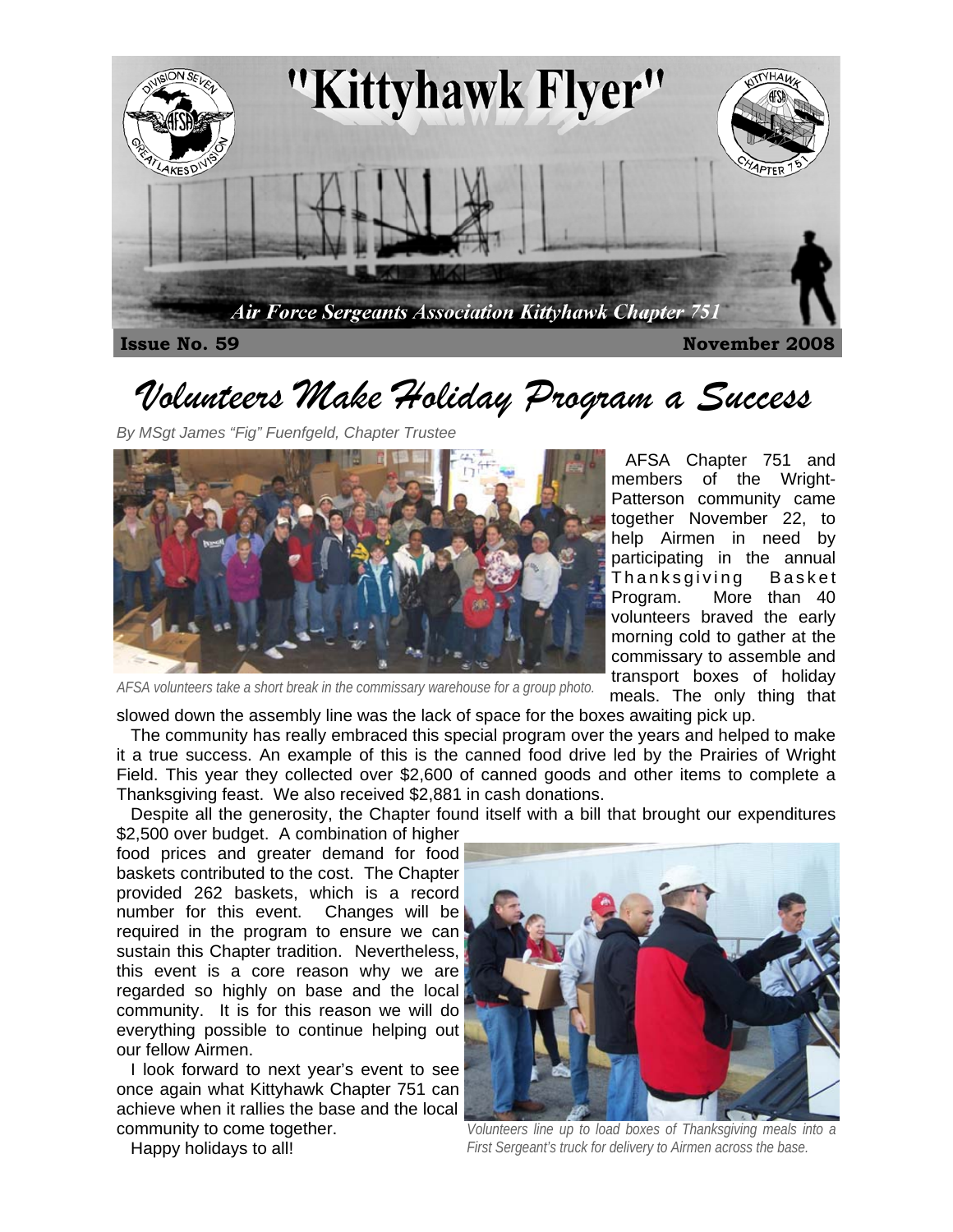



### *A word from the President…*

*By CMSgt (Ret) Ruben Garcia, Chapter President* 



 The chill in the air and the frost on the ground ushers in the season when we realize another year will soon pass us by. I'm sure you feel as I do that every year seems to whiz by faster than the year before. And in our effort to slow down the calendar, we reflect on the year that was.

 The year was as historical and challenging for Kittyhawk Chapter 751 as it was for the nation as a whole. I marvel at the many great Chapter accomplishments made possible by the greatest team on Wright Patt. I especially take pride in the "firsts" that occurred in 2008. These are the events that took place not out of tradition but out of innovation. I've been a proponent of improving the Chapter through introduction of new activities that reflect on an organization adapting to the changing needs of its membership and in a way that makes its members just as proud to be a part of AFSA as it is in being Airmen.

 The list of first-time projects we took on this year include the AFSA Softball Challenge between the active duty and reservists, the Golf Tournament to benefit the Fisher House Capital Fund, a Halloween Door Decorating Contest at the dormitories and the Chapter's involvement in the Unaccompanied Airmen's Thanksgiving Dinner. These events all took place because the Chapter's Executive Council set their own course toward AFSA excellence using the path created by great Chapter leaders of the past as a guide, not a rule. These great people were then backed up by over 400 members and volunteers who made the decision to get involved in their community; many of them doing so multiple times throughout the year.

 What also makes any accomplishment more noteworthy is the challenges that were overcome to achieve success. We certainly had our share and I foresee more in 2009. The Chapter has not been able to escape

from the effects of the economic hardships faced by this nation. Fundraising activities were not as profitable as in recent years; commissary vendors were not able to donate to the Thanksgiving Basket project as in years past; and expenses across the board went up. Still, we were able to meet our commitments to the community by relying on the cushion we saved in the bank account for a rainy day. Now it's pouring. So we'll have to work harder at fundraising next year and find ways of cutting expenses. I'm happy to say we won't need a bailout. We will instead rely on the dedication of our members to work through the problem and find the solutions as enlisted Airmen have done for generations.

 Another area of concern for me, which also affects the Chapter's bottom line, is membership. Both recruitment and retention of Chapter members has declined. Steps will be taken next year to reinvigorate this program through new initiatives and the support of senior leadership. Our focus will be to better publicize the AFSA mission, the success of Kittyhawk Chapter 751 and the importance of membership. Remember as a Chapter member, you have role in membership; however, only 26 people recruited members this year (as of November 2008). That needs to improve. Please help us out; recruit that Air Force buddy of yours.

 Finally, I wish you a safe and joyous holiday season. When we cross into 2009, Chapter 751 will be there working for you still.

*Upcoming Chapter Events* 

| ropommy chapter creme                     |                                   |
|-------------------------------------------|-----------------------------------|
| Dec <sub>2</sub>                          | - General Membership Meeting      |
| Dec <sub>6</sub>                          | - VA Holiday Party                |
| Dec 8                                     | - Auxiliary Meeting, 6:00pm       |
| Dec 24                                    | - Holiday Gift Wrapping at the BX |
|                                           | to support the Fisher House       |
| Jan 6                                     | - General Membership Meeting      |
| Jan 24                                    | - Chapter Awards Banquet          |
| Feb <sub>3</sub>                          | - General Membership Meeting      |
| Please contact the Chapter for more info. |                                   |
|                                           |                                   |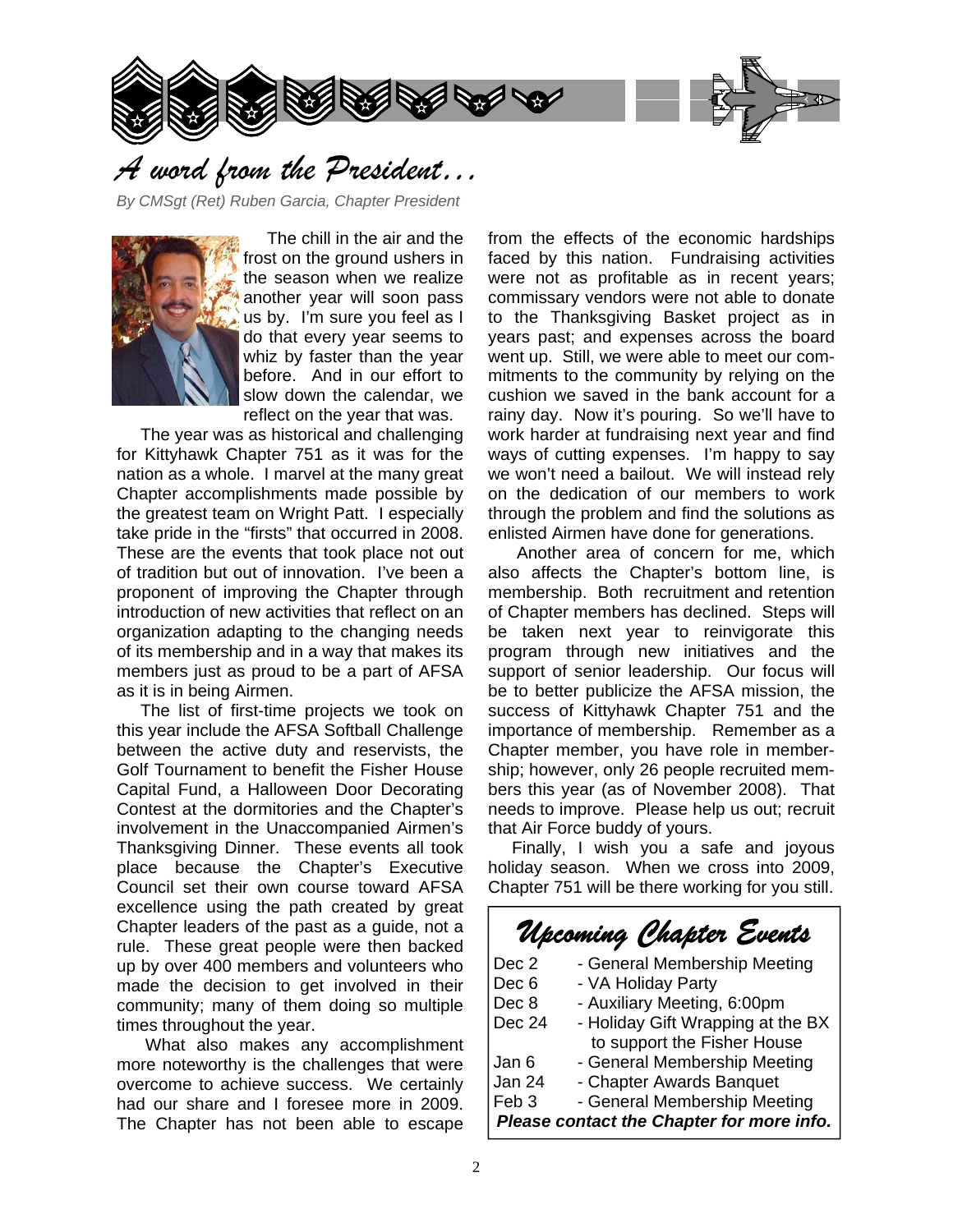

## *Change is in the Air*

*By SMSgt (Ret) Fred Dembinski, Legislative Chairman* 

 Fellow AFSA Members, November 2008 will forever be known as the month the United States made history when Senator Barack Obama became the first African American elected to the highest office in the land as our 44th President of the United States of America. Anytime there's a transition to a new Presidential administration, changes are seen throughout our government and I suspect the military will be affected as well. President-elect Obama says, as Commander-In-Chief, he will support the military and will ensure America keeps its promises to its military. He will also need to confront the many challenges facing our nation, so for the first year we should see and hear a lot about new proposals and changes.

 Our organization must change as well in order for us to be more productive, to better serve our members. Membership is now at an all time low and we need to stand up and take note. Our recruiting numbers are way down. Membership has always been the number one issue for AFSA as it is with other organization like ours.

 Remember, when our International President meets with Congressmen and Senators, he tells them he represents X number of members. But right now it's going to get harder and harder for President McCauslin to lobby on behalf of Air Force enlisted members with the decreasing numbers. The fact is, if Airmen don't care enough to be an AFSA member, then Congress isn't going to listen.

 Have you ever noticed that when we start losing benefits, it's the non-members who holler the loudest and yet they won't become a member? But that doesn't stop us from lobbying for all enlisted members. So I ask each and every one of you to go out and recruit at least one new member before years end!

## *Yellow Springs Street Fair Fulfills a Fantasy*

#### *By MSgt Scotty Cruz, Chapter Trustee*

 Ok...call me strange, but I always had this fantasy about being a carny. You know, somebody that works at a carnival. Carnivals are fun and there's something about that life on the road that scratches me where I itch. Unfortunately, carny opportunities were very rare growing up on the island of Guam. So I joined the Air Force.

But recently I had an opportunity to fulfill my dream by helping out Chapter 751 at the Yellow



*TSgt George Balderrama, Chapter Chaplain and Amy Tobin, A751 Secretary, make the best lemonade at the YS Street Fair.* 

**Springs Street Fair on October 11. Street** Fair! Man, that sounded cool to me. I knew instantly that this was my big chance.

 When I got there I was amazed by the various types of people there. Banjo players, mimes, girls with hula hoops. Man, this place rocked! Of course a lot of the people seemed like they were still in the 60's. Beads, tie-dye shirts, funny smells...these folks looked more carny than me! It was like carny paradise.

 So I was instantly put to work making funnel cakes which I'm told was the most important job in the place. I had a great time with my fellow AFSA members and in the end we raised \$525 for enlisted programs on base. Now that rocks!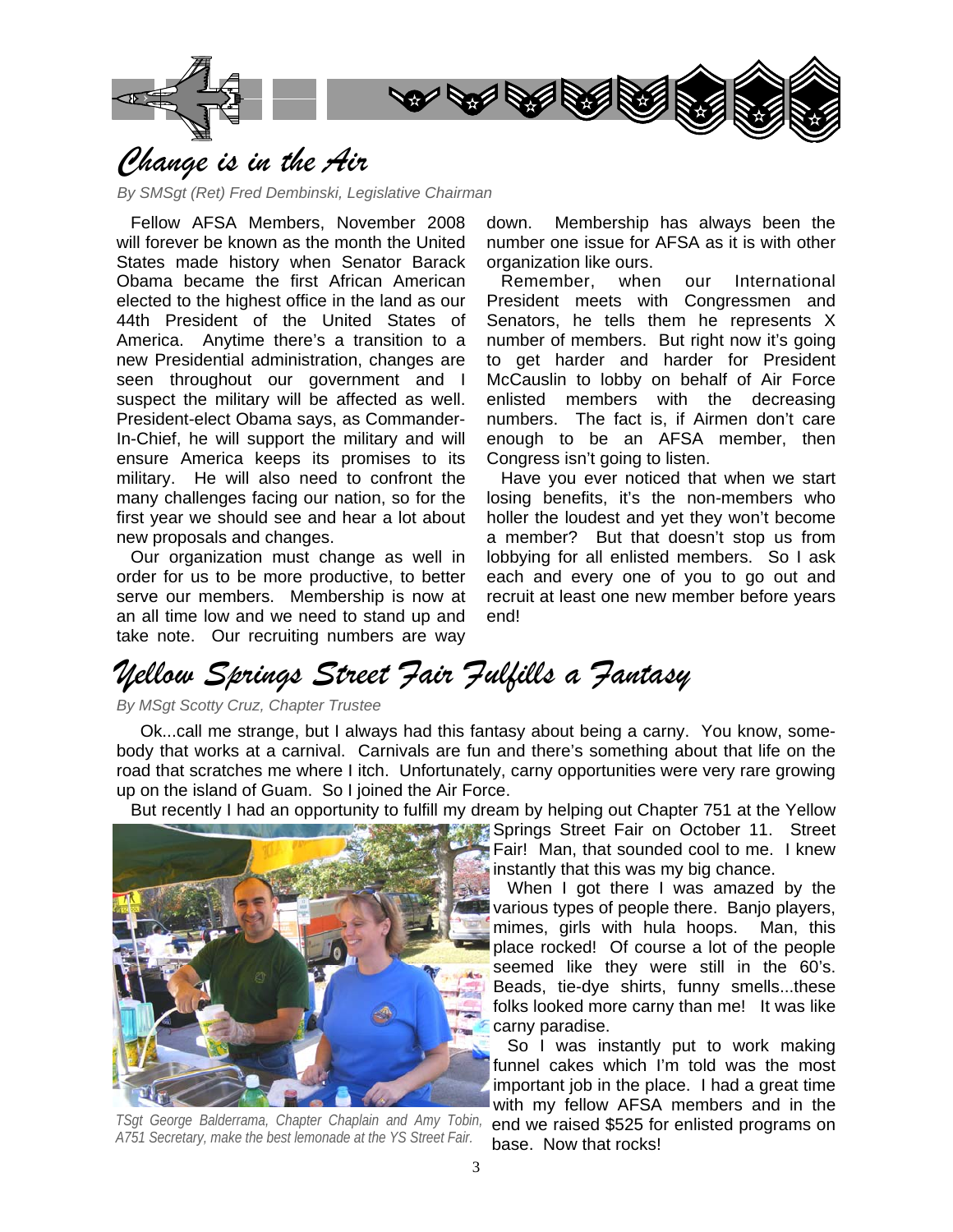

# *Retiree Appreciation Day Gets AFSA Expertise*

*By CMSgt (Ret) Chuck Worm, Chapter Senior Advisor* 



*TSgt Angela Gibson, Chapter Trustee, and Karol Worm, A751 Senior Advisor, share a moment with a happy WWII General.* 

 Hi! Chuck Worm here. You might call me an expert in the retiree lifestyle. Believe me when I tell you...I'm about as retired as they come. You want to be like me when you grow up! Just writing this article is more work than I've done in a long time.

 Anyway, the base hosted its annual Retiree Appreciation Day on October 29. So who better to be the Chapter lead on this event than me, right? After all, the purpose of this event is to provide information and assistance to the retiree community. Right up my alley!

 Anyway, there I was proudly manning the AFSA booth with the help of my lovely wife Karol and other volunteers. I had a great

time handing out membership and benefit information to potential and current AFSA

members throughout the day. I got to meet a lot of nice people too. Thanks to all that helped!

## *Chapter Offers Free Drinks at Air Force Marathon*

*By CMSgt (Ret) Ruben Garcia, Chapter President* 

 Wright Patterson celebrated the 12th Annual USAF Marathon on September 20 and AFSA Kittyhawk Chapters 751 and A751 were there at mile marker 8 for the twelfth year also. While some of the approximately 35 people who came out to help were returning volunteers from

previous years, most were first-time helpers. However, it didn't very long for the group to figure out what needed to be done and soon they were operating like a well-oiled AFSA machine. When the first runners reached the Chapter's Hydration Station, they were met with cheers, cups of

water and packets of "protein goo."

 The Chapter also kept its tradition of fielding a team of runners. This year's 10K team consisted of SMSgt (Ret) Fred Dembinski, CMSgt Bill Gurney, SMSgt Garvis Leak and SrA Crystal Dean.

 As usual, a good time was had by all.



*Above: Volunteers of all ages stand ready to hand out "protein goo" to oncoming runners. Left: Cups of cool refreshing water are the drink of choice at the marathon's AFSA Hydration Station.*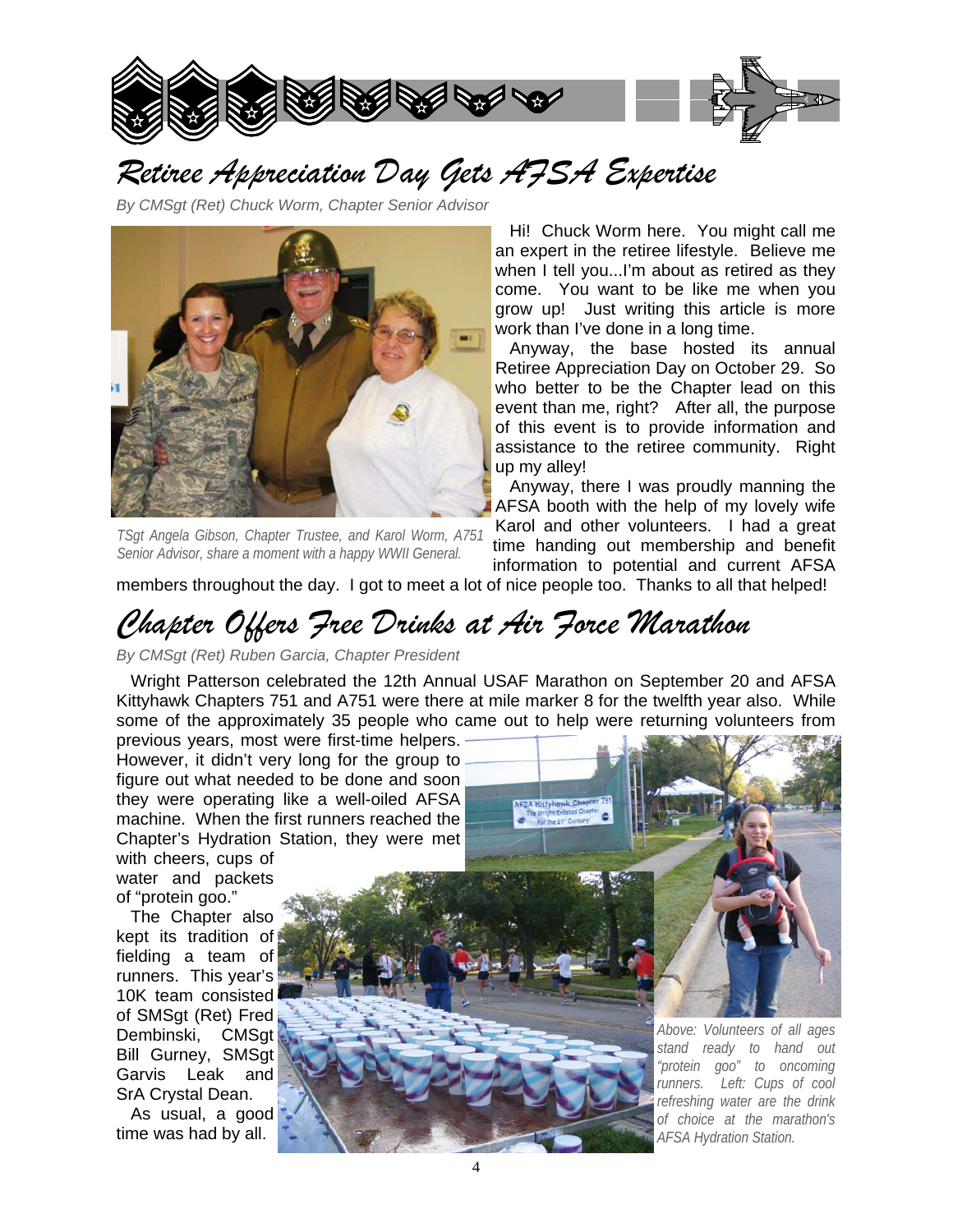

### *AFSA Shines at Airmen's Thanksgiving Dinner*

*By MSgt Angela Gibson, Trustee*

 One of my favorite things about being a member of our Chapter is the truly amazing people with giving hearts and a desire to make a difference. And I never cease to be amazed by our ability to come together, regardless of the challenge. As we approach the holiday season, we demonstrated, yet again, what we can and will do to support our Airmen.

 It is a WPAFB annual tradition to have an Unaccompanied Airmen's Thanksgiving Dinner for our Airmen who are separated from their loved ones. As early November approached, I asked my First Sergeant when this year's event was scheduled, only to be told there were no plans for the event this year. As it turned out, our Chaplain Services, who normally host this program, were experiencing significant manning challenges, and much to their disappointment, were unable to make it happen. Disappointed, I went to our ever-wise Chapter President, Chief Garcia, and asked if AFSA could help, to which he immediately responded, "Why yes we can." And thus began the whirlwind of preparation.

 In just over two weeks (yes, I said TWO), Kittyhawk Chapter 751 led the combined effort between AFSA, the Chapel and the First Sergeants. In the end, not only was the event a GREAT success, but (like everything our Chapter touches) we raised the bar and put on a great show.

 An estimated 200 Airmen came out on Friday, November 21 to enjoy a full Thanksgiving Dinner with all the fixin's served to the



*MSgt Pamela Wilkins-Smith, 88th Communications Group First Sergeant, pours on the gravy to an appreciative Airman.* 

by Commanders, First Sergeants, Chiefs and AFSA members from across the base, to include Lt General Jack Hudson, Aeronautical Systems Center Commander, and Colonel Brad Spacy, 88th Air Base Wing Commander. As if that weren't enough, in addition to an atmosphere thick with camaraderie and holiday cheer, guests enjoyed a mind-boggling and mouth-watering buffet of homemade desserts and salads donated by AFSA supporters across the base, live violin and cello music, a balloon artist and even a caricaturist!

 Needless to say, a good time was had by all, and yet again, where there was a need to be filled, there was Chapter 751 to step up to the plate and ensure we are doing the right thing by our Airmen!

## *So Long to Our Beloved Chaplain*

*By CMSgt (Ret) Ruben Garcia, Chapter President* 

 Chapter Chaplain, TSgt George Balderrama, recently retired from the Air Force and returned to New Mexico. Although his tenure as Chaplain was less than a year, his humor, goodwill and Chapter accomplishments will long be remembered. He supported various fundraisers, coached the Active Duty team at the AFSA Softball Challenge and contributed several articles to the Kittyhawk Flyer. His invocations at the start of the General Membership meetings were heartfelt and passionate. He will be missed and we thank him for the service he provided us.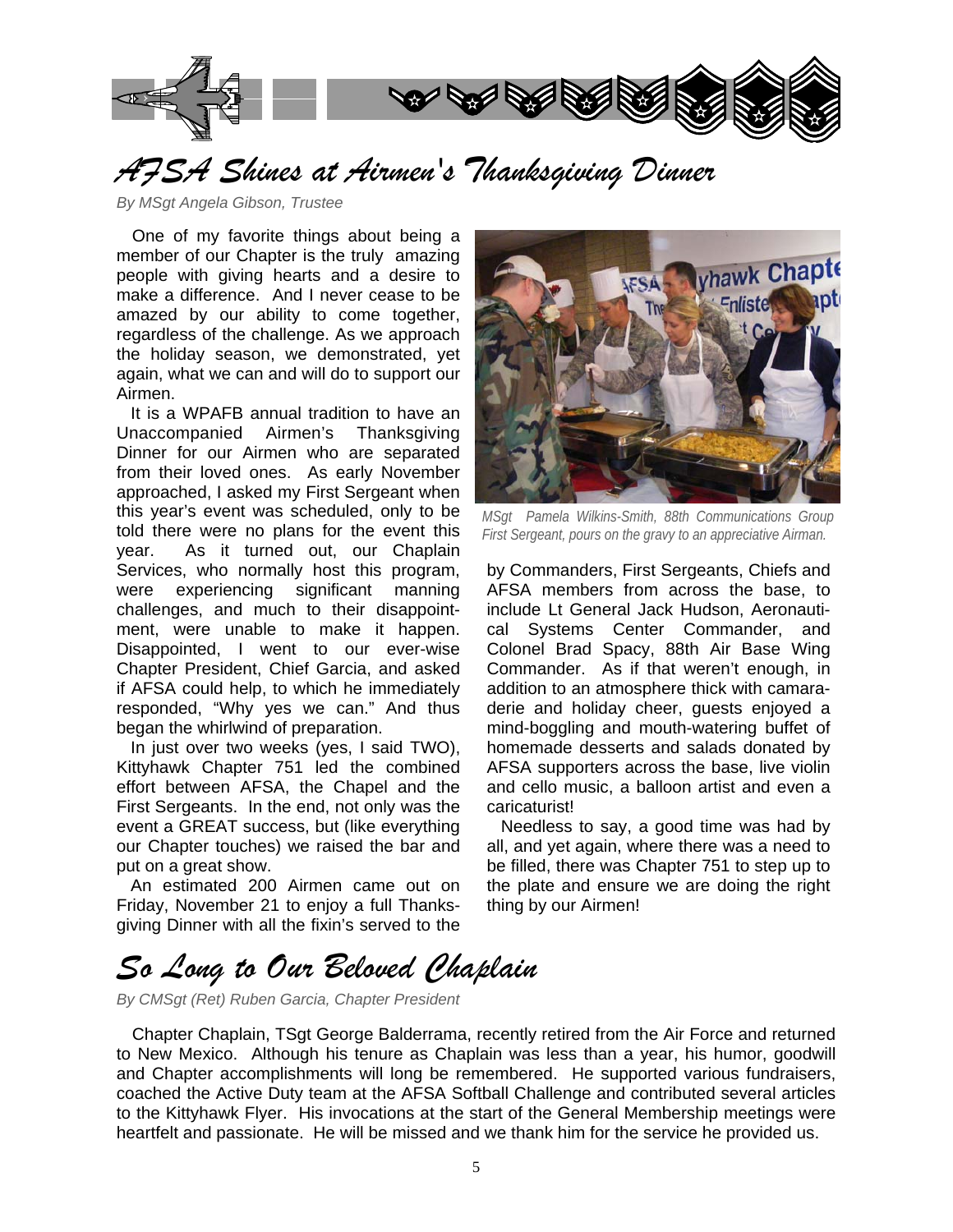

*Chapter Presents \$4,500 at Fisher House Groundbreaking* 

*By MSgt Angela Gibson, Chapter 751 Fisher/Nightingale House Board Representative*

 On Friday, November 7, the long awaited Groundbreaking Ceremony for the new Fisher House took place, and as dedicated Fisher House Supporters, Chapter 751 was there. As described in previous newsletters, supporting the Fisher House Capital Fund Campaign was a specific goal for the Chapter in 2008. We pledged 10% of our regular fundraisers throughout the year and we had a large dedicated fundraiser, our First Annual Golf Tournament, in which all the proceeds would go to the campaign.

 The ceremony was very nice. Comments were made by Jack Nickert, Fisher House Foundation Trustee; Lt. General Terry Gabreski, Air Force Materiel Command Vice Commander; Colonel Bradley Spacy, 88th Air Base Wing Commander; Colonel Kimberly Slawinski, 88th Medical Group Commander; Senior Master Sergeant (Ret) Chris Stanley, Executive Director of Fisher/ Nightingale Houses Inc; and Ms. Carol Holden. All eloquently described not only the importance and need of Fisher Houses, but also the significant impact the 10,000 square foot facility complete with 12 fully handicapped-accessible suites will have as they provide a home away from home for our sick/

injured Airmen and family members. Most moving were the comments made by Ms. Carol Holden, the proud mother of one of our war heroes who was severely injured while serving in Iraq. Ms. Holden learned of the Fisher Houses while her son recovered at Walter Reed Medical Center.

 As a result of the Golf Tournament and other various fundraisers, AFSA Chapter 751 was able to proudly present a check for an awesome \$4,500 to Sergeant Stanley. I know I speak for the entire Executive Council when I say we are SO very proud of the Chapter's efforts and contribution towards this great cause. We thank all the many members who helped us to achieve this goal. The new \$2.75M House is expected to open in 10 months.

 While our Capital Fund Campaign drive may have reached its end, we look forward to continuing to support the Wright-Patterson Fisher Houses. Not only are we a standing charter member of their Executive Council, but we also participate in many of their supporting programs throughout the year. If you would like to learn more about the Wright-Patterson Fisher Houses, to include other ways you can assist, go to www.fnhi.org.



*Chapter 751 presents check. From left to right: TSgt (Ret) Jeff Stepanek, Chapter Trustee; Karol Worm, Auxiliary Chapter A751 Senior Advisor; SMSgt (Ret) Chris Stanley, Fisher/Nightingale Houses Inc. Director; CMSgt (Ret) Ruben Garcia, Chapter President; TSgt Angela Gibson , Chapter Trustee and SrA Angela Reffett, Chapter Airmen Activity Coordinator.*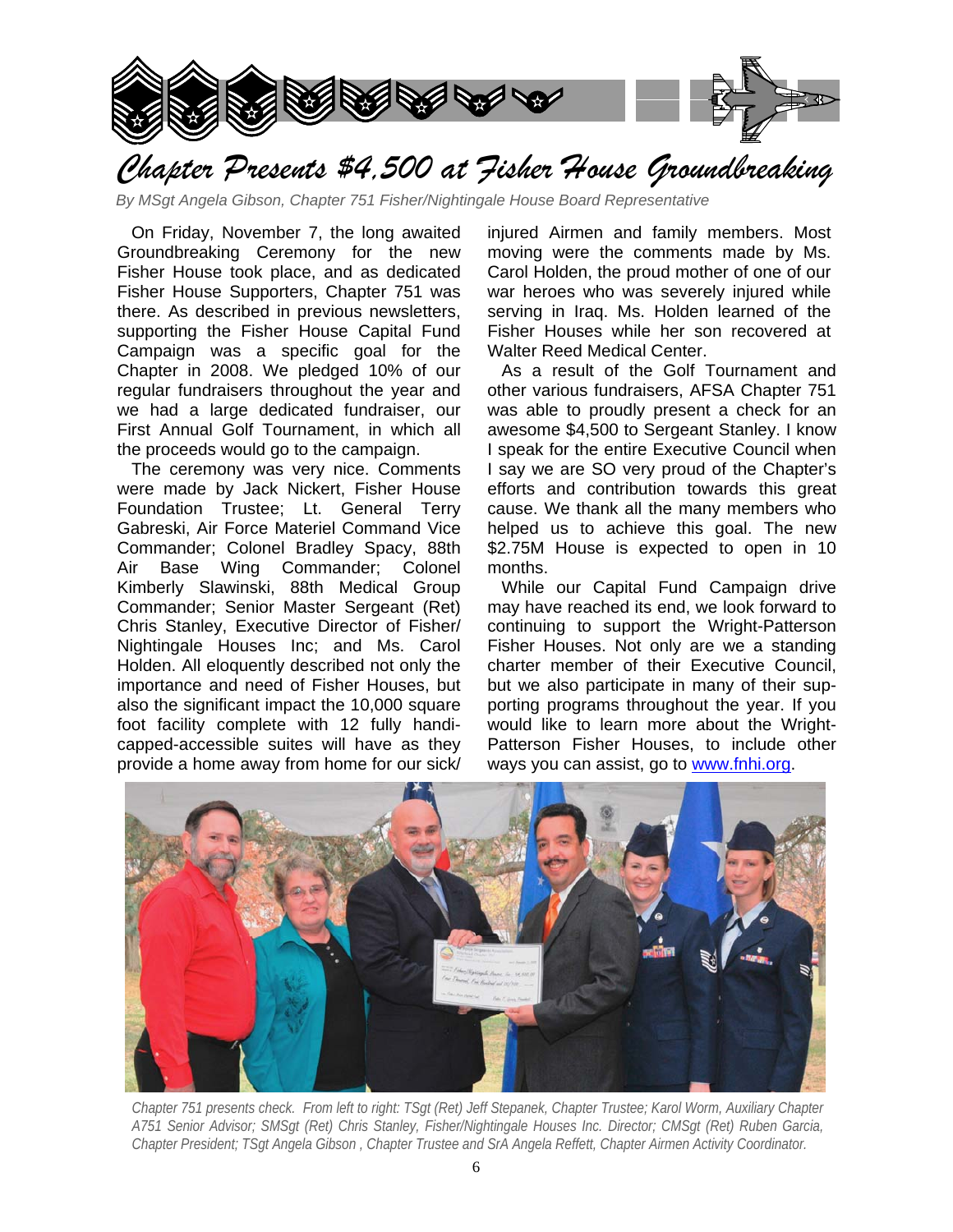

### *Volunteers Needed at the VA*

*By CMSgt (Ret) Chuck Worm, Chapter VAVS Representative*

 As many of you know, Kittyhawk Chapter 751 serves on the Dayton Veteran's Affairs Voluntary Service (VAVS) Advisory Committee, which meets quarterly at the Dayton VA Medical Center. The committee is briefed on current VA issues and programs and takes back information to their respective organizations so their membership can decide on how to best participate in service to our veterans at the VA.

 Currently, the Dayton VA is in need of volunteers to assist in several areas at the Medical Center. One such area is making and selling popcorn in the main hospital lobby. Popcorn sales are a major source of income for VAVS Programs. Another area is in the Hospice Unit on the ninth floor serving coffee and snacks to patients and visitors and attending to any lounge area needs. If you have some free time and are interested in one of these or other volunteer opportunities at the VA, please contact Kay Crawford at (937) 262-2162 or email carolyn.crawford@va.gov. You may also contact me at (937) 237-1792 or by email at chiefcootie@aol.com.

*Chapter 751 Annual Awards Banquet Coming Soon* 

*By MSgt Scotty Cruz, Trustee* 

 On January 24, 2009, Kittyhawk Chapter 751 will host their annual awards banquet in the Wright-Patt Club. The Chapter takes this opportunity to recognize individuals who have provided outstanding support to the Enlisted corps, the base, and the community during 2008.

 Colonel Brad Spacy, 88th Air Base Wing Commander, will serve as the guest speaker and will assist in recognizing the SNCO, NCO, Airman and Enlisted Spouse of the Year. Other awards presented will be Member of the Year, Auxiliary Member of the Year and the President's Award.

 Please mark your calendars and come out to support the nominees and your Chapter. You may register for the banquet online at afsa751awards.eventbrite.com or contact MSgt (Ret) Geoff Oliver at (937) 904-5205.



937-427-9000